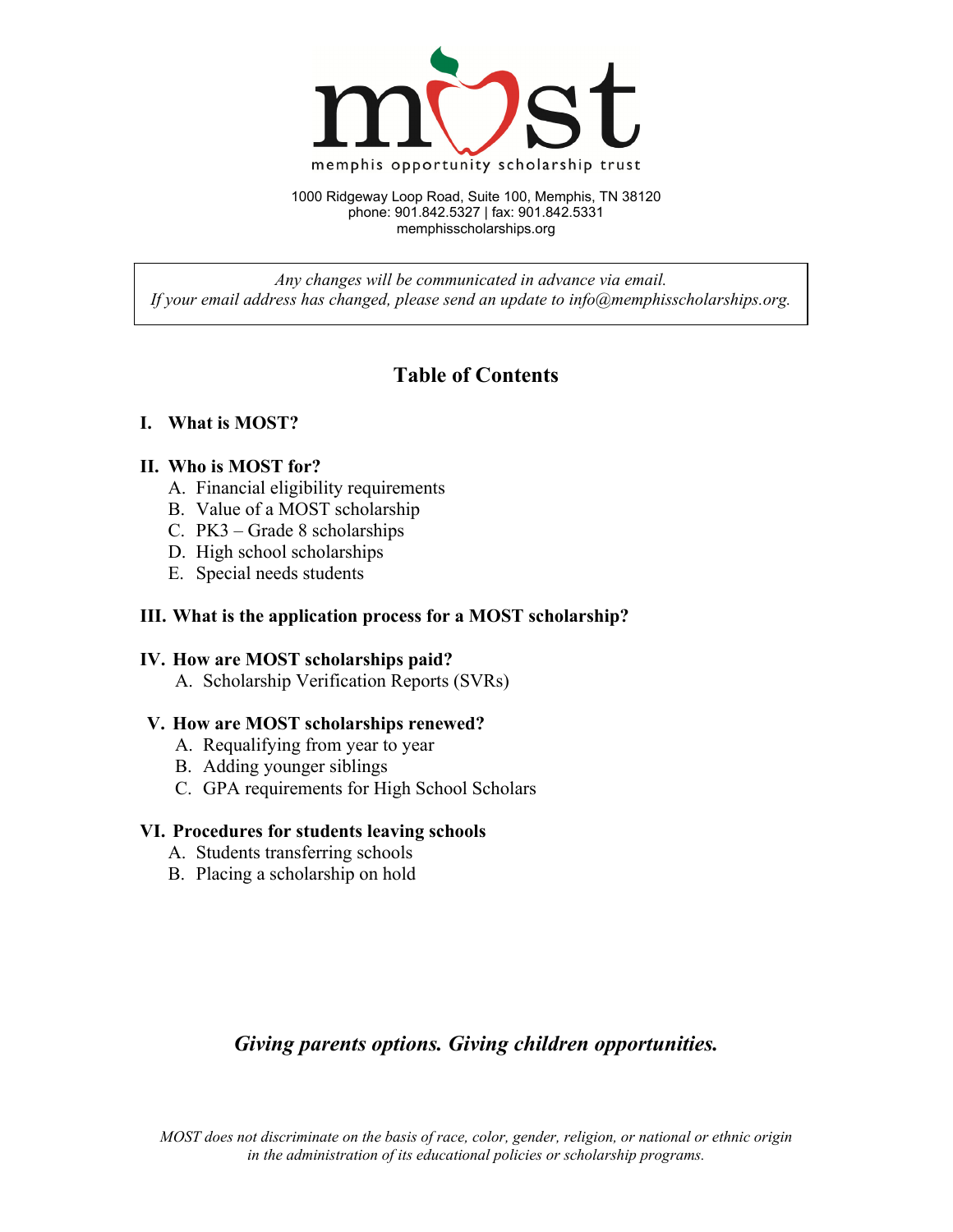# **I. What is MOST?**

Memphis Opportunity Scholarship Trust, or MOST, provides need-based, partial scholarships to assist with tuition costs associated with Shelby County private schools. MOST scholarships are awarded to **residents of Shelby County, Tennessee**, who meet eligibility qualifications. Scholarships are awarded to students in PK3 through grade 8 with good attendance, without regard to academic achievement or standardized test scores. Beginning in high school, MOST reviews grades, attendance, and conduct. In the spring semester of grade 8, current MOST Scholars have the opportunity to apply for MOST's general high school scholarship and a more selective McDonnell Scholarship. (See Sec. II.D. for more information.)

MOST scholarships may be used at any private school on MOST's list of partner schools (see Partner Schools on the MOST website).

MOST serves qualifying families who live in Shelby County, Tennessee, with need-based, partial scholarships that open doors to a greater range of educational opportunities. Each year, MOST awards over \$1 million in scholarships to help 375+ students attend schools that their families might not otherwise be able to afford. MOST, which is a privately funded nonprofit, receives tax-deductible donations from individuals, corporations, and foundations, including some matching funds for K–8 scholarships from the Children's Scholarship Fund (CSF) in New York. MOST is not a government agency and receives no government support.

## **II. Who is MOST for?**

MOST provides funding for financially eligible families with students in PK3 through grade 12 who reside in Shelby County, Tennessee. **Students must be in attendance on opening day of the school year to activate the scholarship.** For a school that is offering virtual learning, that means the child must be accounted for through whatever means the school uses to take attendance. Funds will not be paid for any student starting the school year late without advance permission from MOST. If students leave a school mid-year, they must have attended school for at least four weeks (20 school days) for any portion of the scholarship to be paid.

### **A. Financial eligibility requirements**

To be eligible, a family must fall within the Annual Income Eligibility Scale for the school year for which the family is applying for a scholarship. Each year, the scale changes slightly. Please see the MOST website for the current Eligibility Guidelines.

- Adjusted Gross Income (AGI) reported on all tax returns filed by those who are counted as family members. *Note: If depreciation is taken for property, automobiles, etc., it will be added back to the AGI.*
- Any other household income not reported on the tax return, including but not limited to:
	- o Unreported earned income
	- o Unreported unearned income (such as Social Security or disability payments received by any household member and not reported on the tax return)
	- o All government assistance (Families First, SSI, SNAP Food Benefits, etc.)
	- o Child support (either court-ordered or agreed upon between parents and for all children being claimed, not just the applicant)

#### *Knowingly providing false information on any MOST form will result in an immediate termination of the MOST scholarship.*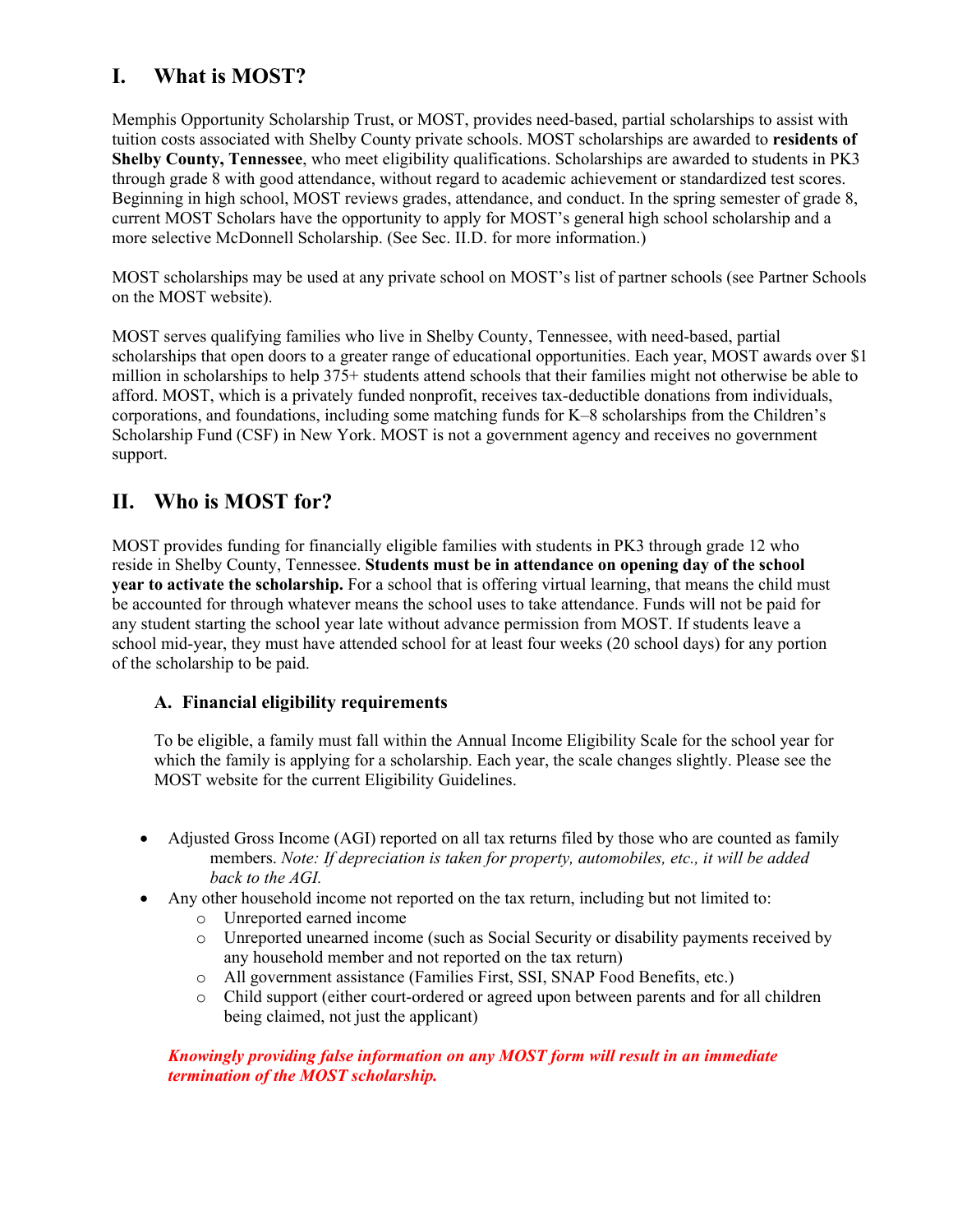### **B. The value of a MOST scholarship**

MOST partners with private schools in Shelby County to help financially bridge the gap between tuition, less school-provided financial aid, and the family's financial responsibility. Scholarships are calculated on a sliding scale based on family income and school tuition. MOST families, who **must pay a minimum of \$500 per MOST Scholar per year toward tuition**, should keep in mind that tuition costs vary greatly from school to school. Families are responsible for the remaining balance of tuition and other costs such as school fees, school supplies, uniforms, field trips, lunches, snacks, and any expenses for other instructional or extracurricular activities or before- or afterschool care. Families should inquire about such costs and take these expenses into account when they calculate what they will be required to pay.

#### **Note: MOST families are required to apply for financial aid at their children's schools, if applicable. Students will receive both school financial aid and a MOST scholarship.**

### **C. PK3 – Grade 8 scholarships**

The entry points for the MOST scholarship program are PK3, PK4, kindergarten, and grades 1 and 2. Exceptions are made for students entering grade 3 or higher who have been diagnosed with a special developmental, learning, or emotional needs and wish to attend a MOST partner school that was established to meet those needs or that has a special program designed to meet those needs (see Section II.E.). Once awarded a scholarship, a child can continue to receive a MOST scholarship through grade 8 if the family remains financially eligible and all other requirements are met (see Section IV). A MOST Scholar has one chance to apply for our general high school scholarship and the more selective McDonnell Scholarship, and that opportunity takes place during the second semester of the student's eighth grade year.

#### **D. High school scholarships**

#### **High School Scholarship**

MOST eighth-graders are given a one-time opportunity to apply for a high school scholarship. In January, the students will receive a MOST High School Scholarship application via email and U.S. mail. Along with the application, they must submit their report cards for grades 7 and 8. Those who do not return the application by the stated deadline will not be given another chance to apply for a high school scholarship, and their MOST scholarship will be inactivated after grade 8. The application process is designed to reinforce the idea that high school students are ultimately responsible for their own educational experiences.

#### **McDonnell Scholarship (established in 2020)**

Each year, MOST identifies up to seven MOST rising ninth-graders who exhibit outstanding academic promise, leadership, and character and have distinguished themselves among their peers by demonstrating attitudes and behaviors that mark them for success in secondary school, college, and life. The McDonnell Scholarship is in addition to the general high school scholarship and is valued at up to \$2,500, each year. Awards will be made based on grades, teacher recommendations, and an in-person assessment, writing assignment, and interview in the MOST office. Rising eighthgraders who are interested in being considered for the McDonnell Scholarship will mark as such on the general high school scholarship application.

Parents and guardians of high school scholars (general and McDonnell) must qualify financially for a scholarship based on the same income eligibility scale as families of younger students.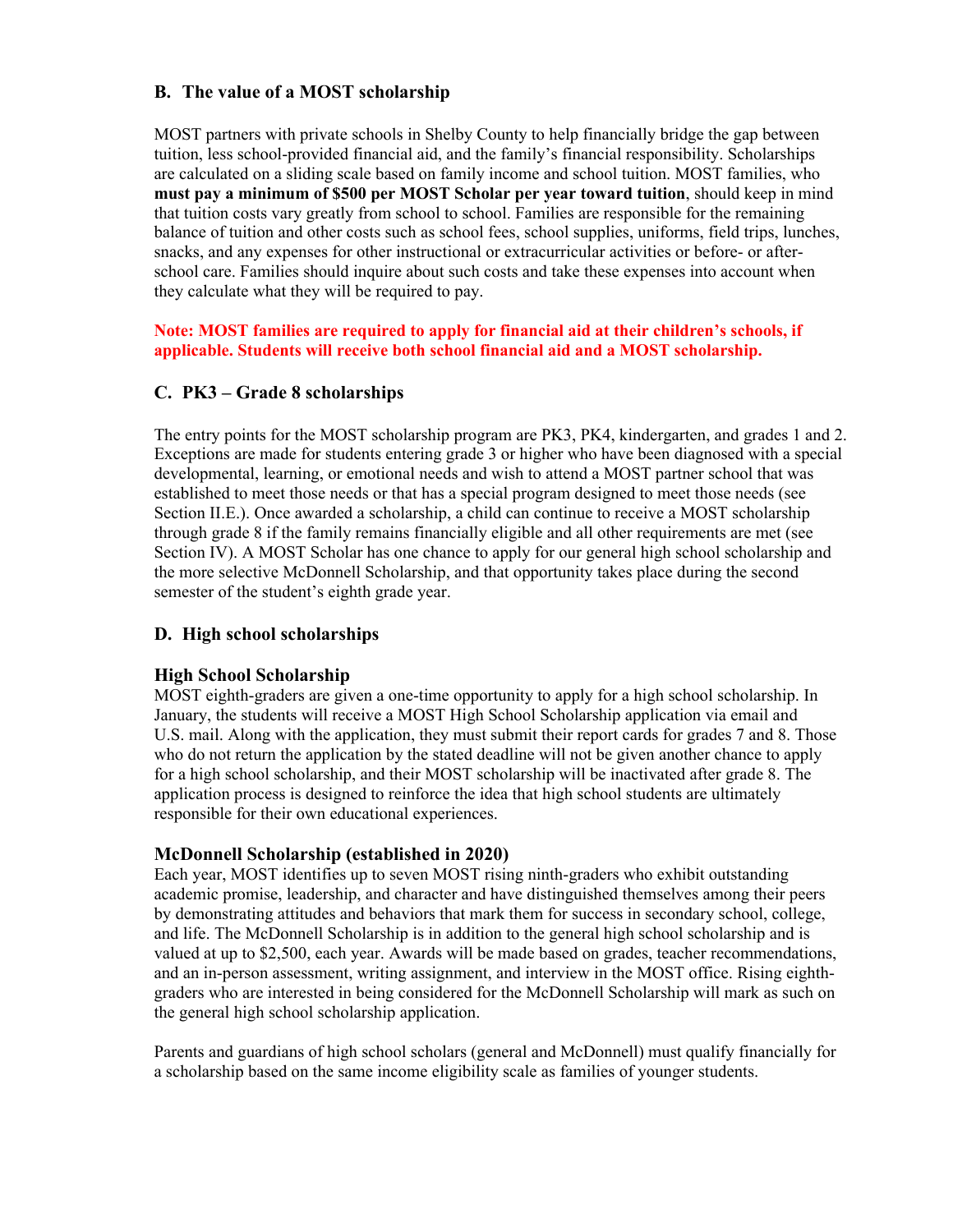#### **E. Students with Special Needs**

The only exception for new applicants relative to age is an older student (entering grades 3 through 8) who has had a recent individually administered psychoeducational evaluation that determines the child has an intellectual or developmental disability, dyslexia, attention deficits, autism spectrum disorder, or a defined social-emotional need and is looking to attend one of the following MOST partner schools or programs. Please see the MOST Partners Schools list at www.memphisscholarships.org.

The family of a child with special needs must still qualify financially for a scholarship based on the same income eligibility scale as other applicants. **A recent written document of a professional's diagnosis and recommendations must be included with the application.** Special-needs students in high school are given leniency relative to the GPA requirements.

## **III. What is the application process for a MOST scholarship?**

 To be eligible for a first-time scholarship, a student must be entering PK3, PK4, kindergarten, or grades 1-2. Also eligible: Students entering grades 3 through 8 who have diagnosed special needs and will attend a MOST partner school that specifically addresses that need. Current MOST Scholars' younger siblings who are entering PK3, PK4, kindergarten, and grades 1- 2 (or older siblings with special needs who are entering grades 3 through 8) may be added to the MOST scholarship program without applying through the lottery.

 During February, MOST accepts online pre-applications for the scholarship lottery for admission to the MOST program in the fall of the following school year. All qualified pre-applications are treated equally. MOST receives more pre-applications than it can fund each year; new scholarships are awarded by lottery.

 All families are notified by email whether they have been selected in the lottery or placed on the waiting list. To claim their scholarships, the selected families must submit a **New Student Application** by the given deadline, specific documentation showing their financial eligibility, and a copy of the birth certificate for the child(ren) for whom they are applying. The waiting list is not carried over from year to year, so if a person's name is not selected from the waiting list by July 31, they may reapply the following February if they still qualify based on residence, income, and age(s) of their child(ren).

#### **Once a MOST family has selected a partner school and started the admission process, they are required to apply for the school's financial aid program, if such a program exists.**

 **Important:** If a family is offered a MOST scholarship but does not submit the required documents by the stated deadline or cannot find an appropriate school by July 1 of the same year, MOST reserves the right to withdraw the scholarship offer. In addition, if a family who receives a new scholarship already has a child or children enrolled at any of our partner schools, the family must be in good financial standing with the school(s) for the scholarship to be activated.

## **IV. How are the scholarships paid?**

MOST makes scholarship payments directly to the schools twice a year – by the end of September and by the end of February. Before MOST will make a payment, the partner schools must confirm that MOST families are current with their portion of tuition payments and that MOST scholarship recipients have at least a 90-percent attendance rate.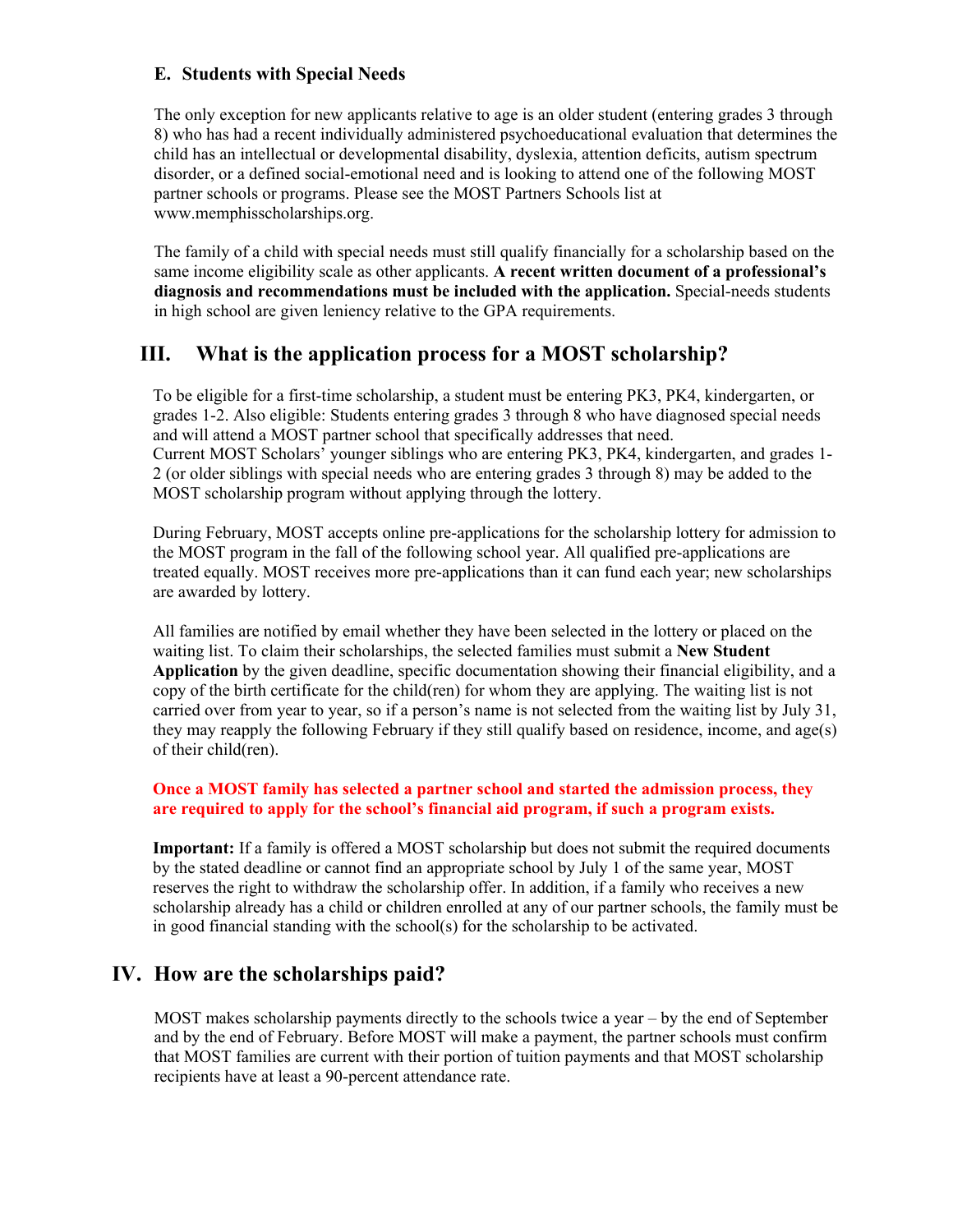## **V. How are the scholarships renewed?**

### **A. Requalifying for a scholarship from year to year**

For students in PK4 through grade 11, the parent/guardian must submit a Requalification Form each spring to reapply for the following school year. The requalification process is like the application for first-time scholarships, though renewing families do not go through the lottery process. The requalification paperwork will be emailed to each family in mid-February. The parent/guardian must complete and submit the Requalification Form and all pertinent financial documents to MOST by the stated deadline to guarantee the student's scholarship for the following school year.

A complete requalification packet for each school year will include:

- A completed, signed, and dated **Requalification Form**
- The family's **previous year tax return(s)** (including the **Schedule C**, if self-employed) and copies of all **previous year's W-2s and/or 1099s**. *If more than one person in the household (spouse, child, or others in the household) files a tax return, all returns must be submitted.*
- Documentation of all **government assistance** (Families First, SNAP Food Benefits, Social Security, etc.) received during the tax year by all who are counted in the household.
- Documentation of **child support** received during the tax year for all children, not just the applicant. If support is court-ordered, submit the official document showing how much was paid during the tax year. If support is made through an agreement between parents, the paying party should write and sign a letter detailing how much was paid during the tax year.
- Any **other income** received by anyone in the household and not included above.
- A copy of the **birth certificate** for each new student [younger sibling(s) or older sibling(s) with documented special needs] applying for a scholarship.

The parent/guardian who is applying/reapplying must be able to prove that he or she is financially responsible for all individuals counted as part of the household by showing them listed on the tax return or on documentation of government aid.

 If a child is listed on someone else's tax return, we must either count that person and their full income as part of the total household income or see documentation of the financial support that is provided by that person for that child. **We cannot give scholarship assistance to, or count as part of your household, a child who is listed on someone else's tax return unless that person is providing significant financial support to the child.** If there are extenuating circumstances, contact the MOST office.

#### *Knowingly providing false information on any MOST form will result in an immediate termination of the MOST scholarship.*

#### **B. Adding younger siblings**

Younger siblings of students already receiving a MOST scholarship **do not** have to submit a new student pre-application or go through the lottery. Families can add younger children as they enter PK3, PK4, kindergarten, or graded 1-2 simply by adding the child's name and other requested information on the Requalification Form and attaching a copy of the child's birth certificate (required) and photograph (optional) to their requalification paperwork.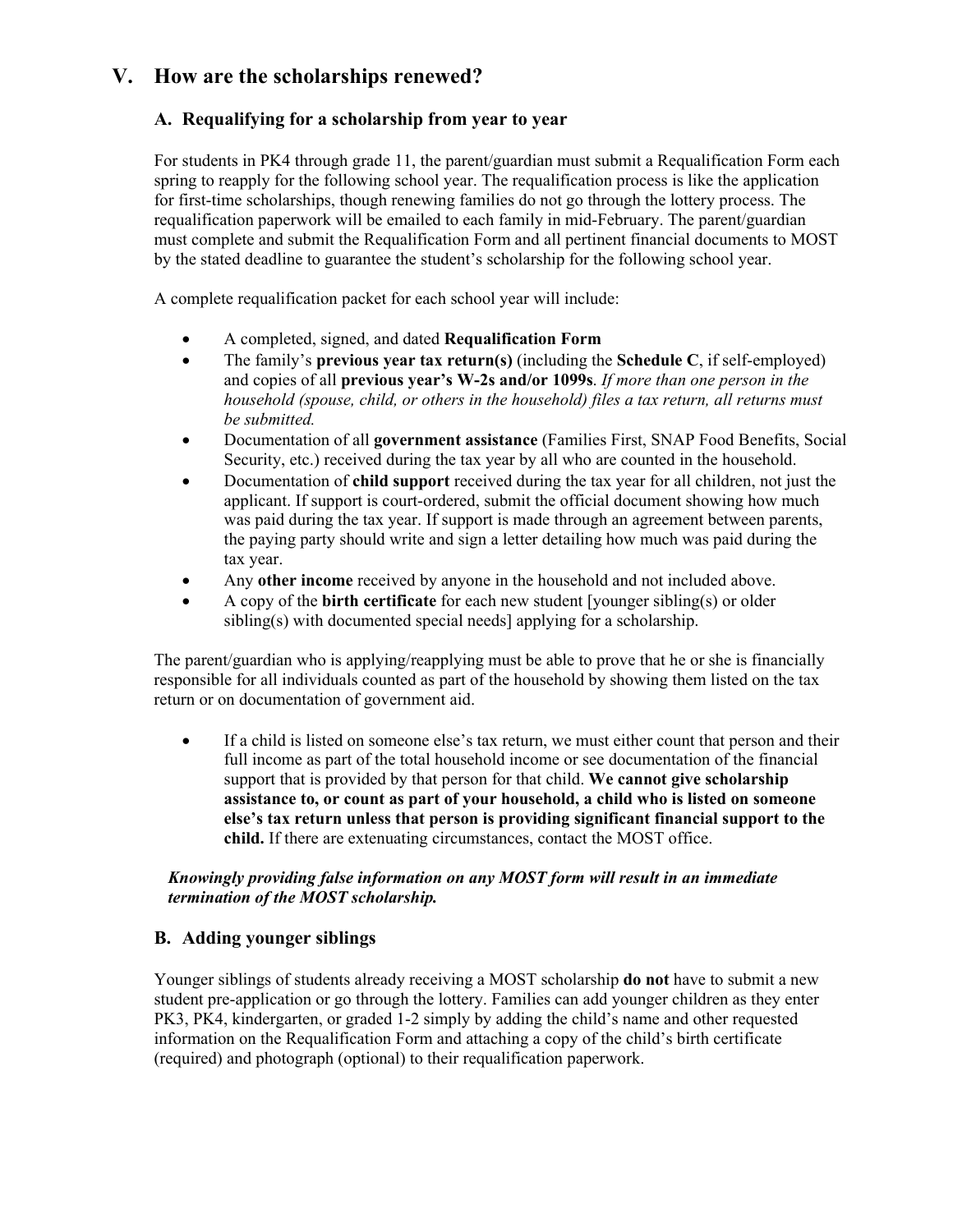### **C. Grade Point Average (GPA) expectations for High School Scholars**

Students receiving a general high school scholarship are expected to maintain a GPA of 2.0 or higher. McDonnell Scholars are required to maintain a 3.0 GPA or higher, with a goal of meeting the requirements for a Tennessee HOPE Scholarship and other similar scholarships.

If any high school student receives a final semester grade of a D or an F, the scholarship will be up for review.

**Note to parents:** If you are not sure if your child is returning to the same school and he/she is possibly transferring to another MOST partnering private school, please complete the requalification process at your child's current school so we have your documents prepared, if needed.

**Partner schools:** Once families have returned completed requalification packets to MOST, we will request a completed **School Commitment Form (SCF)** for each reenrolling student and for each new sibling. Schools should complete an **Exit Form** for students who will not be returning to the school for the following year (graduating from highest grade, moving out of town, transferring to another school, etc.).

*MOST was created to help bridge the gap between tuition, less school-provided financial aid, and a family's financial responsibility. Families are required to apply to the school for financial aid. The MOST scholarship does not preclude families from receiving financial aid from the school. All financial aid provided to families is required to be documented on the SCFs.* 

## **VI. Procedures for students exiting schools**

- For MOST to provide payment for any portion of a scholarship, the child must have attended school for at least four weeks (20 school days).
- Expulsion: A student who is expelled from a school automatically loses his or her scholarship. Only that portion of the scholarship attributable to the days that the child was in attendance will be paid.
- If a school becomes aware that a student will not be returning (at any point during the school year or during the summer), the school must send MOST an Exit Form. If the school knows the student is transferring to another private school, please provide the name of the new school, as the scholarship may be transferable. **MOST will not transfer a scholarship if a family has any financial obligation to the first school.**

#### **A. Students transferring schools**

Scholarships for students may be transferred to other MOST partner schools unless there is a debt owed to the original school. However, students cannot transfer from one school to another more than three times during the time they participate in the program (not including a school closure or when a student graduates from a school's highest grade).

To initiate a scholarship transfer, the parent/guardian should request that the original school send MOST an **Exit Form** and that the new school send MOST a **School Commitment Form**. It is the family's responsibility to let the new school know that the student has a MOST scholarship and to request that both schools send these forms to MOST. They should follow up with the schools and verify that MOST has received the forms. MOST is not responsible for scholarships lost because of a school not submitting the proper paperwork.